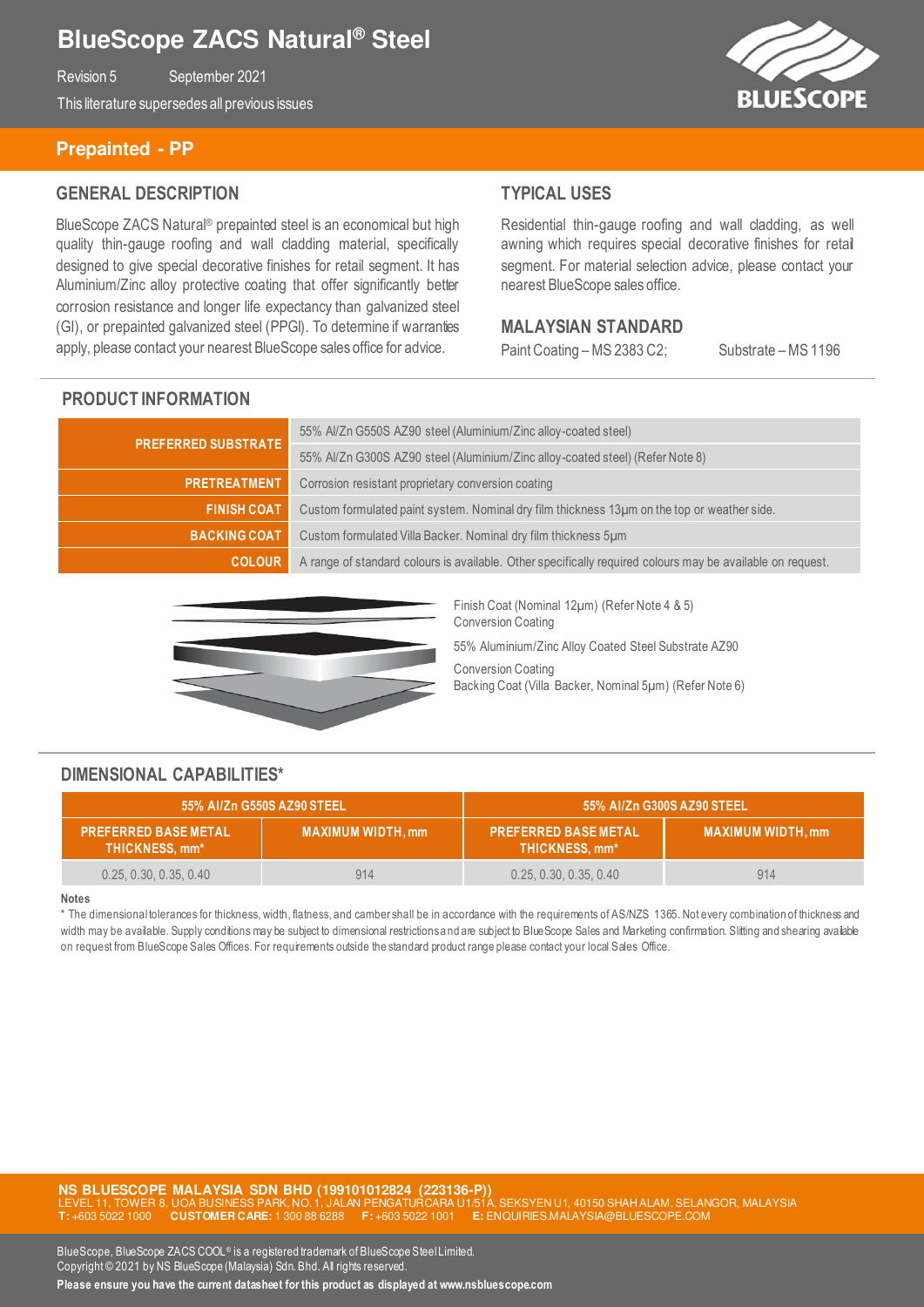# **BlueScope ZACS Natural® Steel**

Revision 5 September 2021

This literature supersedes all previous issues

**BLUESCOPE** 

### **Prepainted - PP**

# **ATTRIBUTES TESTED DURING MANUFACTURE**

| <b>PROPERTY</b>            | <b>TEST &amp; EVALUATION METHOD (S)</b> | <b>RESULTS</b>           |
|----------------------------|-----------------------------------------|--------------------------|
| Specular Gloss             |                                         |                          |
| Specular Gloss at 60°meter | <b>ISO 2813</b>                         | Nominal $7 \pm 3$ units  |
| Adhesion                   |                                         |                          |
| Reverse Impact             | MS 2383 (Annex C)                       | $\geq$ 10 joules         |
| T-bend                     | MS 2383 (Annex D)                       | Maximum 6T. Refer Note 7 |
| <b>Hardness</b>            |                                         |                          |
| Pencil                     | <b>ISO 15184</b>                        | HB or harder             |

### **PRODUCT ATTRIBUTES**

| <b>PROPERTY</b>                       | <b>TEST &amp; EVALUATION METHOD (S)</b>                                                                          | <b>RESULTS</b>                                                                                                                                                                                                    |
|---------------------------------------|------------------------------------------------------------------------------------------------------------------|-------------------------------------------------------------------------------------------------------------------------------------------------------------------------------------------------------------------|
| <b>Resistance to Abrasion</b>         |                                                                                                                  |                                                                                                                                                                                                                   |
| <b>Scratch</b>                        | ISO 1518-1                                                                                                       | Typically 1000g                                                                                                                                                                                                   |
| <b>Resistance to Humidity</b>         |                                                                                                                  |                                                                                                                                                                                                                   |
| Cleveland (500 hours)                 | ISO 6270-2; ISO 4628-8 (Undercutting); ISO<br>2409 (Adhesion); ISO 4628-2 (Blisters); ISO<br>4628-3 (Corrosion). | Undercut at scribed lines: $\leq 2$ mm.<br>Loss of adhesion: Rating 0 for cross-cut test.<br>Blistering: Not worse than Rating 3-S2.<br>Corrosion of base metal: Not worse than RiO.                              |
| <b>Resistance to Corrosion</b>        |                                                                                                                  |                                                                                                                                                                                                                   |
| Neutral salt Spray (100 hours)        | ISO 9227; ISO 4628-8 (Undercutting); ISO 2409<br>(Adhesion); ISO 4628-2 (Blisters); ISO 4628-3<br>(Corrosion).   | Undercut at scribed lines: $\leq 2$ mm.<br>Loss of adhesion: Rating 0 for cross-cut test.<br>Blistering: Not worse than Rating 2-S3.<br>Corrosion of base metal: Not worse than Ri <sub>0</sub> .<br>Refer Note 2 |
| <b>Resistance to Heat</b>             |                                                                                                                  |                                                                                                                                                                                                                   |
| Exposure 100°C continuous (500 hours) | ASTM D2244 (Colour)                                                                                              | Colour change $\Delta E$ CIELAB 2000: $\leq$ 3 units                                                                                                                                                              |

**NS BLUESCOPE MALAYSIA SDN BHD (199101012824 (223136-P))**<br>LEVEL 11, TOWER 8, UOA BUSINESS PARK, NO. 1, JALAN PENGATURCARA U1/51A, SEKSYEN U1, 40150 SHAH ALAM, SELANGOR, MALAYSIA **T:** +603 5022 1000 **CUSTOMER CARE:** 1 300 88 6288 **F:** +603 5022 1001 **E:** ENQUIRIES.MALAYSIA@BLUESCOPE.COM